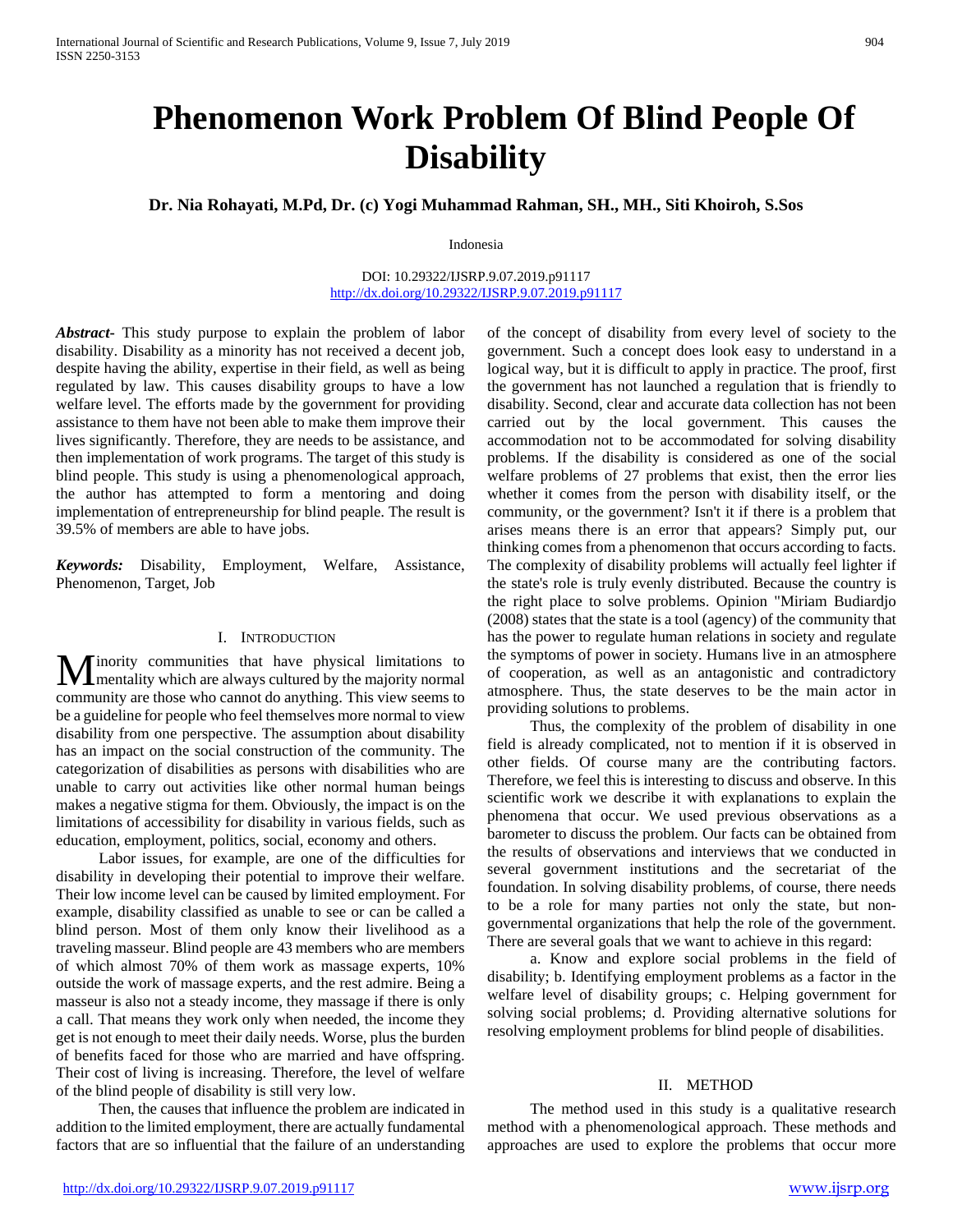deeply. Our team tries to get into their daily lives. We see and observe real events. According to "Sugiyono (2017), explains that qualitative research methods are research methods based on positivism philosophy, used to examine the condition of natural objects, (as opposed to experiments) where the researcher is a key instrument, purposive sampling of data sources and snowbaal, a collection technique with triangulation, data analysis is inductive / qualitative, and the results of qualitative research more suppress the meaning than generalization".

 According to the phenomenological approach according to "Yanuar (2014) states that researchers in the view of phenomenologists try to understand the meaning of events and their relationships to ordinary people in certain situations. Phenomenological sociology is basically very influenced by the views of Edmund Husserl and Alfred Schultz. Other influences come from Weber which emphasizes verstehn, namely the interpretive understanding of human understanding ". Our team observes issues that do affect aspects of the life of the disability at YMHIT which occur as events that will provide useful meaning. Through data collection techniques by interviewing the target of observation, then processing the results into theoretical facts to describe the meaning that occurs.

## III. RESULTS AND DISCUSSION

 The concept of disability was introduced to strengthen the planting of views to the community. The concept is the process of interpreting someone who has physical and mental limitations that are considered the same by all circles. Disability has the right to have handling and service from various parties as well as nondisabled in general. Thus, the word defect must be replaced by the concept of the meaning of disability. This includes efforts to enable disability to carry out activities like humans that are considered normal. As a result of the notion that humans with disabilities are unable to do anything is very broad to their productivity performance. Not many of them are able to work well and generate enough income to support their families. It's a heavy burden to improve their standard of living.

 Normally the equality of persons with disabilities is regulated in Law number 8 of 2016. Persons with disabilities have the right to get equal opportunities to obtain services and access in various aspects of life by obtaining special facilities and infrastructure without discrimination. For example, in employment. Persons with disabilities are required to receive guarantees in the process of recruitment, admission, job training, work placement, work continuity, and career development that is fair and without discrimination from the government. Job training institutions are inclusive and easily accessible. Then, employers in the recruitment process of workers with disabilities can take placement tests to find out their interests, talents and abilities, provide assistance in the process of filling out application forms and other processes needed, provide tools and forms of tests that are suitable for disability conditions, and provide flexibility in the time of the test operation in accordance with the conditions of persons with disabilities. Then, the government must guarantee equal access for persons with disabilities to the benefits and programs in the national social security system in the field of employment. The Government, Regional Government, State-Owned Enterprises, and Regional-Owned Enterprises must employ at least 2% of persons with disabilities from the number of employees or workers. Private companies must employ at least 1% of persons with disabilities from the number of employees and workers. Obviously in the presentation, the right to get decent work is owned by every person with disabilities. In addition, people with disabilities have the right to access, special facilities and good infrastructure, such as buildings, are provided with elevators or sloping roads for persons with disabilities. Disability service units must be available at workplaces. This is to help strive for and optimize the productivity performance of persons with disabilities.

 Actually the problem that arises is not only from the unavailability of jobs for people with disabilities, but the government's attention to them is lacking. Next we describe the results of the persons with disabilities are certainly regulated specifically by the Law, but for the regulation there is no Regional Regulation that regulates it, but this year entered the stage of the Regional Legislation Program in the House of Representative on empowerment from the aspect of employment and facilities for disability. Hopefully this year the regulation can be realized. Certainly all elements must support persons with disabilities. This means that the relationship is to make regulations in the form of regional regulations that have entered the prolegda. For the problem, the facility already exists in the Manpower Law. And the material has been specifically arranged to handle it, then if you want more details please ask the Social Service! Dinas Sosial is an institution that is more active in dealing with disability issues. "Then, we did an interview with the Office of Social Affairs again, along with the results of the interview." Here there are quite a lot of problems and about 27 problems. Disability included. Social services pay enough attention to disability issues by giving attention such as rehabilitation and provision of assistive devices.

 Thus, it can be said that the state in the form of government has actually given attention to persons with disabilities, but it is not enough to solve labor problems. Regional regulations are still in the way, the government's attention is not only in regulatory matters, but in providing education to the general public that persons with disabilities are also able to work according to their interests and abilities. Then, the regulation is important to be realized to create a balanced life order. There is no discrimination, and respect for individual rights. The trust of the government will reach the community. The government needs to build several Integrated Service Units to provide services to persons with disabilities. Although, sometimes some circles are still confused about solving problems for disability, and one institution throws a handball at another institution, so that it can feel lightly needed by the participation of the community to help the government. There are many examples of some people with disabilities who have worked in Government Institutions or Private Companies. That is proof that state institutions, especially regional governments, play a very important role in the survival of persons with disabilities. Because what has been regulated in the law has not been implemented well, then with administrators carry out a mentoring

and implementation of hands-on employment and entrepreneurship exercises. The implementation scheme is as follows: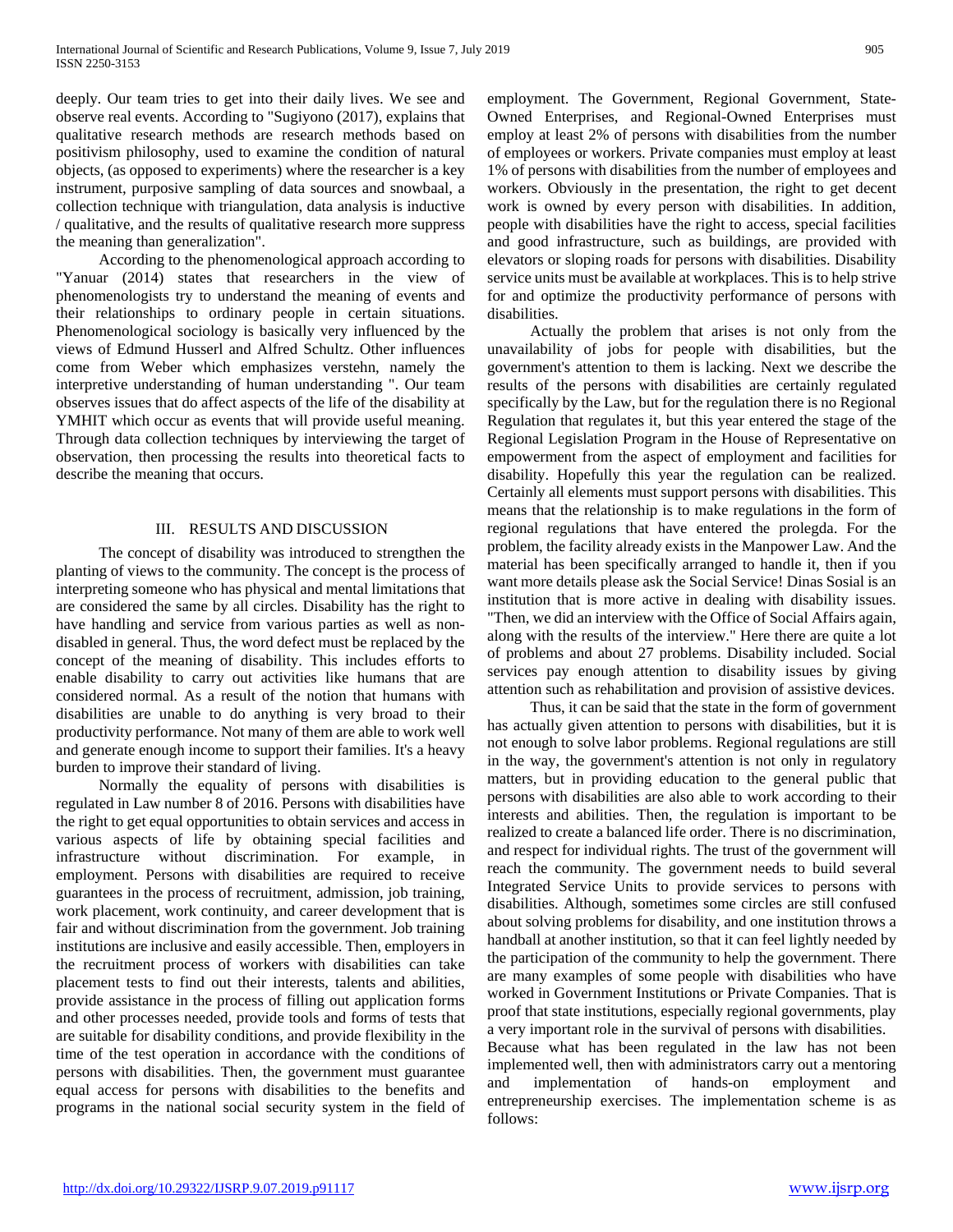

 As a result, 43 members managed to work as many as 5 people and opened as many as 12 people in the shop and online shop categories, becoming drop shipper, and marketing health products. Thus, disability does need more assistance and motivation to improve their standard of living.

#### IV. CONCLUSION

 The human resources there cannot be optimally optimized. HR tends to choose to look for livelihoods outside the City, because it is more supportive and supportive. Although, Social Service has conducted poverty re-registration or verification of integrated social welfare data to clearly record the amount of poverty, one of the factors it is people with disabilities. The role of the state through the relevant agencies is expected to be able to work comprehensively.

 The object of this study is the net disability group. Of the 43 members, 39.5% of them managed to have jobs and make their own businesses. This success is achieved due to factors: a. clear and directed procedures for implementing the program; b. increasing life motivation of training participants; c. periodic mentoring involving volunteers.

This implementation will continue until all members can get their jobs and businesses.

#### ANCKNOWLEDGEMENT

We thank the parties from the Department of Politics who have supported this study. The training will not proceed without the support of YMHIT administrators and volunteers. As well as, the House of Representative of Tasikmalaya, the government of Tasikmalaya, the Office of Social Affairs which has helped provide advice and input to the implementation of this activity.

#### **REFERENCES**

- [1] Blais, André, 2000. To Vote to Not to Vote: The Merits and Limits of Rational Choice Theory. Pittsburgh, PA: University of Pittsburgh Press.
- [2] Blais, André 2006. "What Affects Voter Turnout?" Annual Review of Political Science 9.
- [3] Blais, André and R. K. Carty. 1990. "Does Proportional Representation Foster Voter Turnout?" European Journal of Political Research.
- [4] Barton, L, 1996, "Sociology and Disability: Some Emerging Issues", in L. Disability And Society: Emerging Issues And Insights, London: Addison Wesley \ Longman. Birch, Sarah, 2009, Full Participation A comparative Study of Compulsory \ Voting, United Nation University Press, Tokyo, New York, Paris.
- [5] Budiardjo, Miriam. 2008. Dasar-Dasar Ilmu Politik. (Jakarta : PT. Gramedia Pustaka Utama).
- [6] Charlton, James I, 1998, Nothing About Us Without Us, Disability University of California Press Barkeley and Los Angeles, California, 1998.
- [7] Fine, M dan Asch, A, 1988, "Disability Beyond Stigma: Social Interaction, Discrimination, And Activism", Journal of Social Issues, Vol. 44, No. 1.
- [8] Geys, Benny, 2006. "Voter Turnout: A Review of Aggregate-Level Research." Electoral Studies 25 (4).
- [9] Gaffar, Affan, 2010, Politik Indonesia Transisi Menuju Demokrasi, Pustaka Pelajar, Yogjakarta.
- [10] Hahn, H, 1997, "New Trends In Disability Studies: Implications For Educational Policy", dalam D. K. Lipsky & A. Gartner (Eds.), 1997, Inclusion And School Reform: Transforming Americans Classrooms, Baltimore: Paul H. Brooks.
- [11] International Institute for Democracy and Electoral Assistance [IDEA]. 2002. Voter Turnout since 1945: A Global Report. Stockholm:<br>International Institute for Democracy and Electoral Assistance. International Institute for Democracy and Electoral
- [12] Ikbar, Yanuar. 2014. Metode Penelitian Sosial Kualitatif Panduan Membuat Tugas Akhir/Karya Ilmiah. Bandung : PT. Refika Aditama, p.65.
- [13] Jaeger, Paul T, and Ann Bowman, Cynhia, 2005, Understanding Disability : Inclusion, Access, Diversity, And Civil Rights, Wesport: Praeger Publishers, 2005.
- [14] Kitchin, R, 2000, "The Researched Opinions On Research: Disabled People And Disability Research. Disability And Society", Vol. 15, 2000.
- [15] Sugiyono. 2017. Metode Penelitian Kualitatif (Untuk Penelitian yang Bersifat:Eksploratif, Enterpretif, Interaktif dan Konstruktif). (Bandung : Alfabeta), p.15.

#### **AUTHORS**

**First Author** – Dr. Nia Rohayati

**Second Author** – M.Pd, Dr. (c) Yogi Muhammad Rahman, SH., MH

**Third Author** – Siti Khoiroh, S.Sos